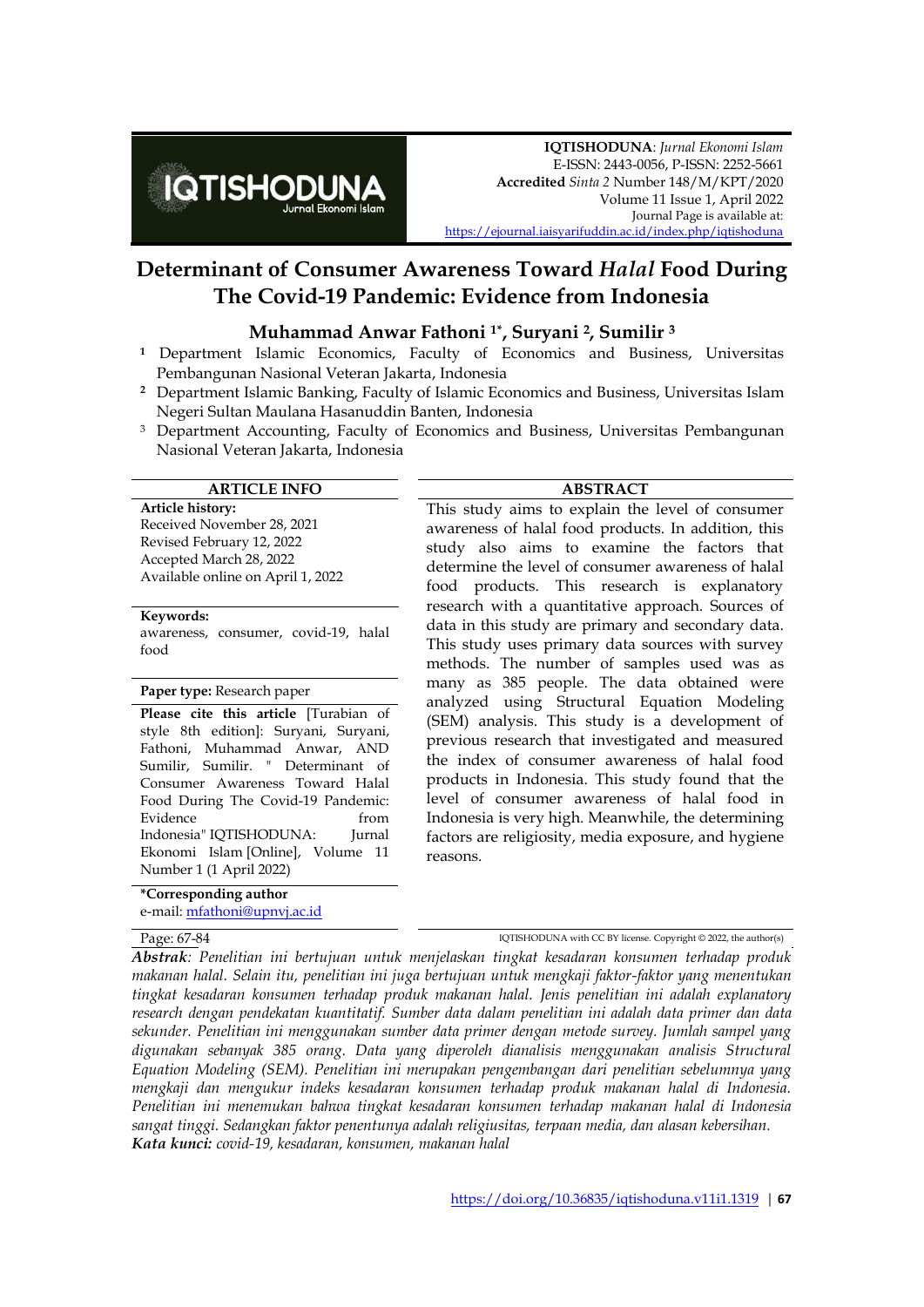#### **INTRODUCTION**

Indonesia is one of the hundreds of countries in the world experiencing a crisis due to the Covid-19 pandemic. Since the first case was announced by the President of the Republic of Indonesia in March 2020, positive cases of Covid-19 have not been controlled until now. It was recorded that the positive cases of Covid-19 in Indonesia until the end of November 2021 had reached 4.25 million people.<sup>1</sup> This condition forced the Indonesian government to impose Micro-Scale Social Restrictions in various regions. The movement and mobility of people, goods, and services are limited to break the chain of the spread of the Covid-19 virus.<sup>2</sup> Consequently, this policy has a major impact on the decline in overall economic activity. This policy then raises a paradox between economic issues and health issues. On the one hand, it is necessary to limit the mobility of people to break the chain of the spread of the Covid-19 virus, on the other hand, economic movements must continue for the survival of the community.

The existence of this gap between health and economic issues seems to have an impact on the consumption behavior of the Indonesian people, who are predominantly Muslim. Adiwijaya & Ningrum shows a shift in the consumption behavior of Indonesian people since the Covid-19 pandemic. During the Covid-19 pandemic, the community tried to meet basic needs and purchase chemicals related to preventive efforts in preventing and transmitting Covid-19. On the other hand, the impact of this outbreak has actually strengthened solidarity with the affected communities<sup>3</sup>

In addition, the Covid-19 outbreak has also had an impact on the strengthening of the issue of halal certification. Many countries today have issued halal certificates on a wide variety of food products. In Indonesia, the institution that has the authority to issue halal certificates is Majelis Ulama Indonesia (MUI), in Malaysia, there is the Jabatan Kemajuan Islam Malaysia (JAKIM), and in Singapore, there is the Majlis Ugama Islam Singapura (MUIS). This certification is to ensure that the food in circulation is allowed to be consumed by the Muslim community and is protected from various harmful ingredients for the consumer's body.<sup>4</sup>

 $\overline{a}$ 

 $\overline{a}$ <sup>1</sup> Satgas Covid-19, 'Peta Sebaran Covid-19', *Https://Covid-19.Go.Id*, 2021 <https://Covid-19.go.id/peta-sebaran-Covid-19>.

<sup>2</sup> Kemenko PKM, 'Pembatasan Sosial **Berskala** *Https://Www.Kemenkopmk.Go.Id/*, 2019 <https://www.kemenkopmk.go.id/pembat asan-sosial-berskala-besar>.

**<sup>68</sup>**| <https://doi.org/10.36835/iqtishoduna.v11i1.1319>

<sup>3</sup> Saputra Adiwijaya and Pipit A.Ningrum, 'Bergesernya Pola Konsumsi Masyarakat Sebagai Dampak Dari Mewabahnya Virus Corona', *Jurnal Sosiologi*, 3 (2020): 46–54.

<sup>4</sup> Dwi Agustina Kurniawati and Hana Savitri, 'Awareness Level Analysis of Indonesian Consumers toward Halal Products', *Journal of Islamic Marketing*, 11.2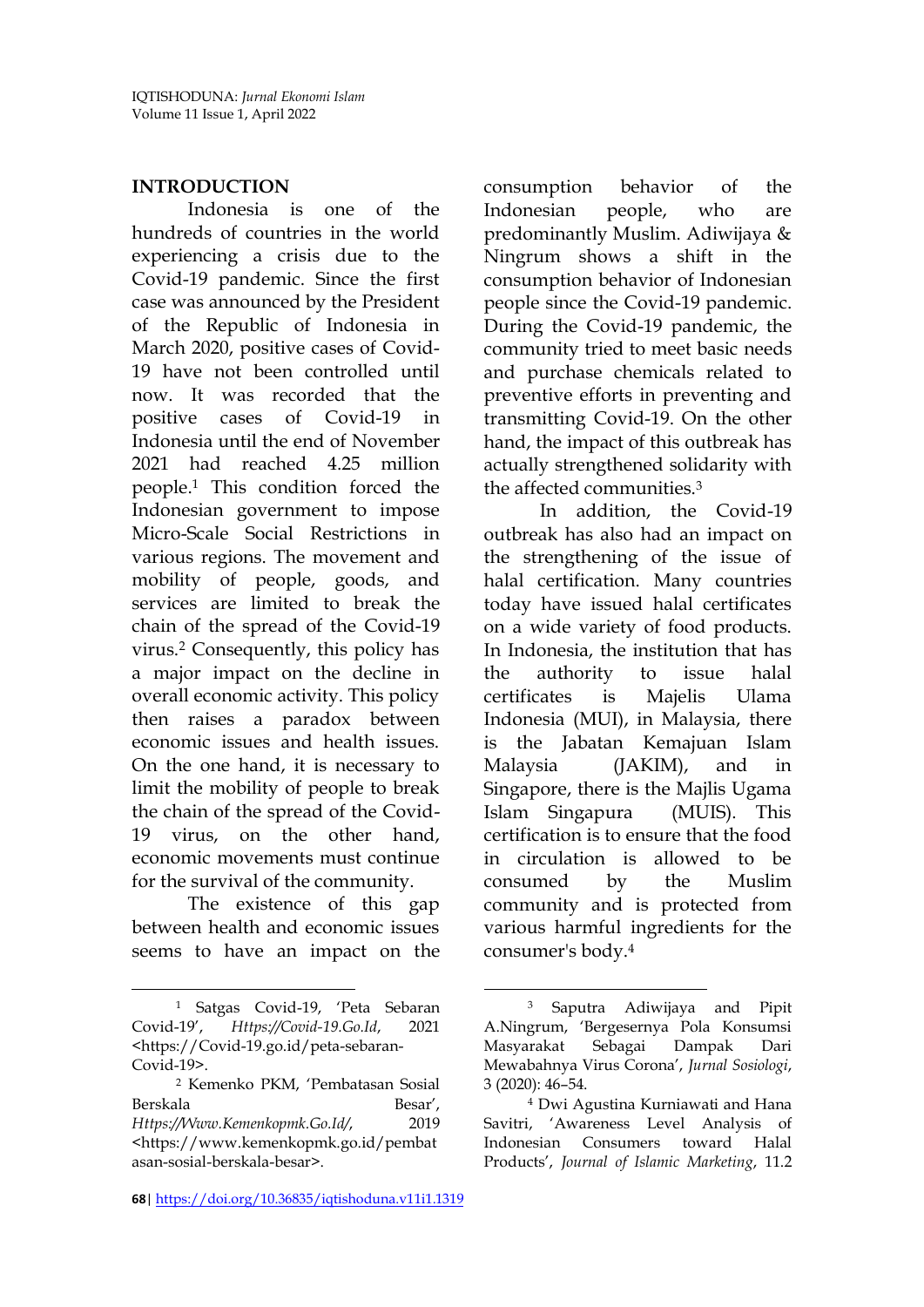$\overline{a}$ 

As the country with the largest Muslim population in the world,<sup>5</sup> the demand for halal food in Indonesia is certainly very large. Ironically, Indonesia is not the largest halal food producer in the world. Based on data from the State of Global Islamic Economy Report 2019/20, Indonesia is not even in the Top 10 halal food-producing countries in the world.<sup>6</sup>

The State of Global Islamic Economy Report 2019/20 data is reinforced by the fact that the number of products that received halal certificates in Indonesia in 2019 only reached 854,333 products.<sup>7</sup> This figure is very small when compared to the number of Micro, Small, and Medium Enterprises (MSMEs) in Indonesia in 2018 which has reached 64.2 million.<sup>8</sup> In fact, when compared to the number of Muslim consumers in Indonesia, which reaches 229 million people, $9$  the number of halalcertified products in Indonesia is still very small, which is only 0.37%.

| $(2019)$ :                                                               | 522–546 |
|--------------------------------------------------------------------------|---------|
| <https: 10.1108="" doi.org="" jima-10-2017-<="" th=""><td></td></https:> |         |
| 0104>.                                                                   |         |

<sup>5</sup> Viva Budy Kusnandar, 'Berapa Jumlah Penduduk Muslim Indonesia?', *KATADATA.Co.Id*, 2019.

On the other hand, quite a lot of research related to this research topic has been carried out. Ambali & Bakar conduct an investigation of Malaysian public awareness of halal food and products. The results show that Malaysian consumers' awareness of halal food and products is influenced by media exposure, religiosity, health reasons, and halal certificates, where health reasons are the biggest factor determining their level of awareness.<sup>10</sup> In line with this research, Yasid, et al., also investigated the factors that determine the awareness of Muslim students towards halal products in Yogyakarta. The findings of this study indicate that religious beliefs, self-identity, and media exposure have a significant influence on the awareness of Muslim students in Yogyakarta, either partially or simultaneously.<sup>11</sup> Kurniawati and Savitri also concluded that the awareness of the Indonesian people towards halal products is influenced by religious beliefs, health reasons, halal certificates, and media exposure.<sup>12</sup>

<sup>6</sup> Thomson Reuters and Dinar Standard, *State of the Global Islamic Economy Report 2019/20*, *Dubai International Financial Centre*, 2019.

<sup>7</sup> LPPOM MUI, 'Data Statistik Produk Halal LPPOM MUI Indonesia 2012-2019', *Halalmui.Org*, 2020.

<sup>8</sup> Depkop, 'Data UMKM', *Http://Www.Depkop.Go.Id/Data-Umkm*, 2018.

<sup>9</sup> Worldpopulationreview, 'Indonesia Population 2020', *World Population Review*, 2020

<sup>&</sup>lt;https://worldpopulationreview.com/coun tries/indonesia-population>.

<sup>10</sup> Abdul Raufu Ambali and Ahmad Naqiyuddin Bakar, 'People's Awareness on Halal Foods and Products: Potential Issues for Policy-Makers', *Procedia - Social and Behavioral Sciences*, 121.2014 (2014): 3–25 <https://doi.org/10.1016/j.sbspro.2014.01.1 104>.

<sup>11</sup> Yasid, Fikri Farhan, and Yuli Andriansyah, 'Factors Affecting Muslim Students Awareness of Halal Products in Yogyakarta, Indonesia', *International Review of Management and Marketing*, 6.4 (2016): 27– 31.

<sup>12</sup> Dwi Agustina Kurniawati and Hana Savitri, 'Awareness Level Analysis of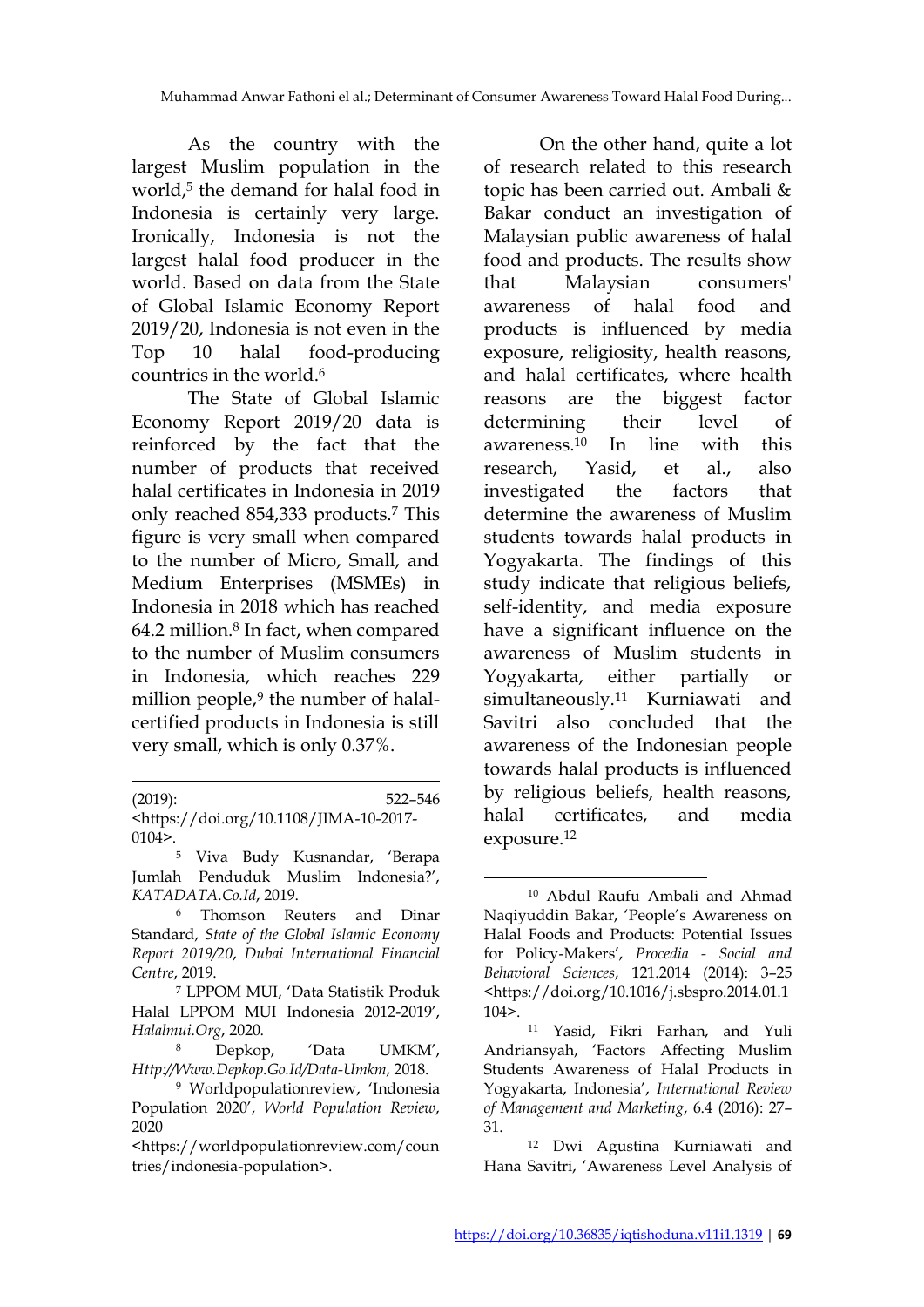Different results are shown by Krishnan et al., who found that Generation Z lacked awareness about halal logos. Generation Z also does not pay attention to the raw materials (ingredients) of food products. Generation Z's lifestyle also affects their lack of awareness of halal products, because many of this generation only follow a lifestyle that is exposed on the internet and social media, without paying attention to the halal aspect.<sup>13</sup>

Based on the explanation above, there is still a research gap between researchers regarding what factors affect consumer awareness of halal products, especially halal food. In fact, based on the researcher's knowledge, to date, there has been no research that has investigated the level of consumer awareness of halal food and its determining factors during the COVID-19 pandemic. For this reason, the purpose of this study is to investigate the level of consumer awareness of halal food and its determinants during the COVID-19 pandemic.

# **Literature Review Awareness of Halal Food**

The concept of halal has become an inseparable discussion of Islamic teachings. This is due to the command from Allah SWT to every human being to consume everything that is lawful. The command is contained in the Qur'an Surah Al-Baqarah verse 168 which means "O people! Eat of (food) that is lawful and good that is on earth, and do not follow the steps of the devil. Indeed, Satan is a real enemy to you." The word halal contained in the verse comes from Arabic and refers to everything that is allowed to be consumed by Muslims based on sharia. The opposite of halal is haram. The word haram itself also comes from Arabic which means everything that is not allowed to be consumed by Muslims based on sharia. 14

Awareness is one of the important aspects of consumer preferences for products and services. Awareness is the starting point for the formation of consumer behavior. Awareness reflects the first step of the buying process, in which consumers who are not particularly experienced with the product or service become familiar with it. Halal awareness can be defined as having special interests or experiences or having information about halal food, beverages, and products. 15

So halal awareness is the process of informing to increase the

 $\overline{a}$ Indonesian Consumers toward Halal Products', *Journal of Islamic Marketing*, 11.2 (2019): 522–46 <https://doi.org/10.1108/JIMA-10-2017-

 $0104$ .

<sup>13</sup> Selvarajah Krishnan and others, 'The Awareness of Gen Z's toward Halal Food Industry', *Management*, 7.1 (2017), 44– 47

<sup>&</sup>lt;https://doi.org/10.5923/j.mm.20170701.06  $\geq$ .

<sup>14</sup> Abdalla Mohamed Bashir, 'Awareness of Purchasing Halal Food among Non-Muslim Consumers: An Explorative Study with Reference to Cape Town of South Africa', *Journal of Islamic Marketing*, 11.6 (2019): 1295–1311 <https://doi.org/10.1108/JIMA-04-2018- 0077>.

<sup>15</sup> Ambali and Bakar: 3-25.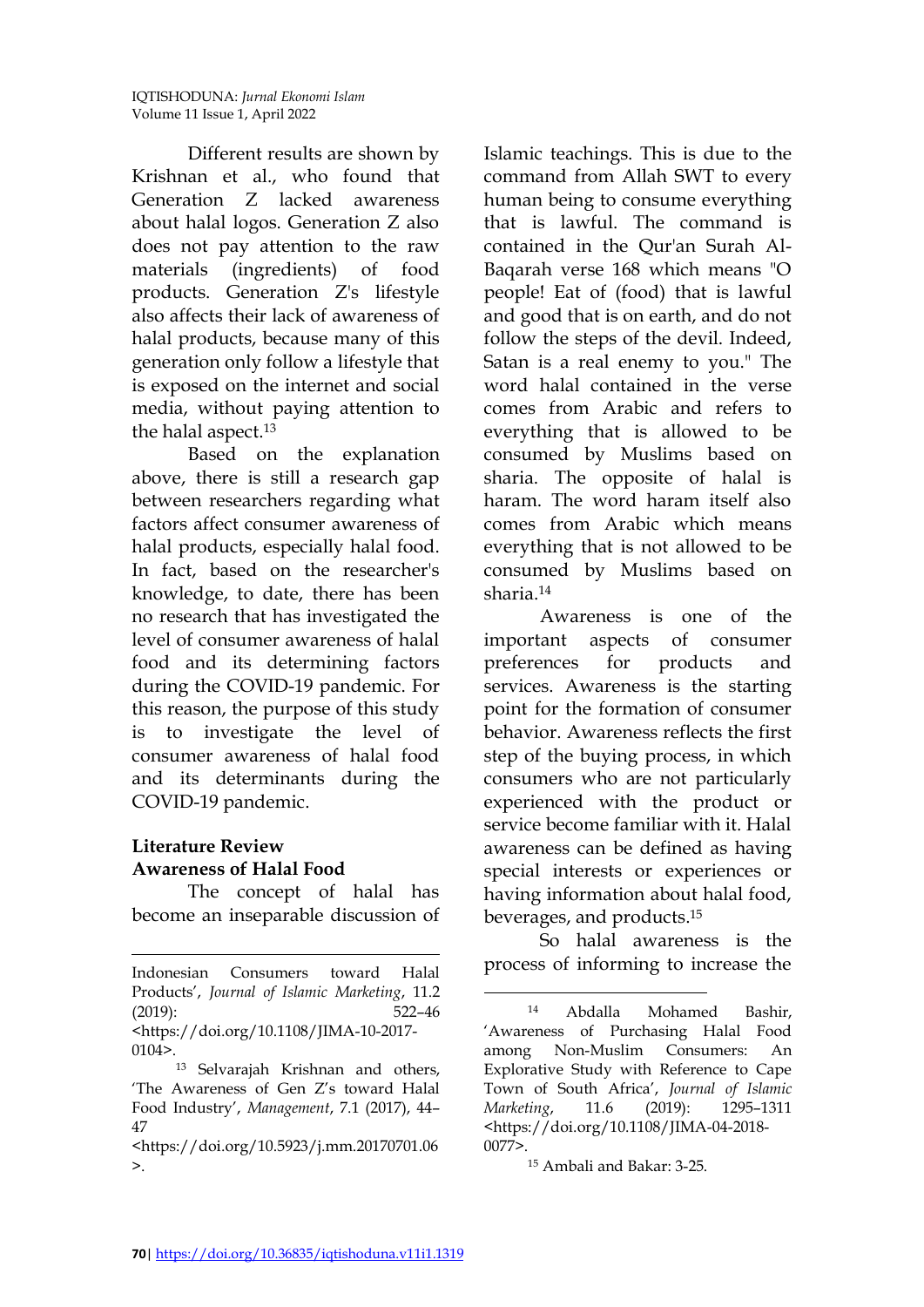awareness level of Muslims about what is permissible to eat, drink and use. In other words, awareness means knowledge or understanding of a particular subject or situation.<sup>16</sup> In the context of halal food, this awareness variable is one of the determining factors for consumers in choosing halal food products.

Awareness is an indication that someone already knows and understands something, such as a place, personality, product or service, and so on. Awareness can stimulate a person to take action and decisions (decision making) based on what is known and understood. The level of customer awareness or Customer Level Awareness (CAL) reveals the stages or phases of the psychological aspects of the customer in terms of understanding and knowledge about ideas, people, places, products, and services. 17

Public awareness of halal food (halal awareness) in a community group is determined by certain factors. These factors are the key to increasing public awareness of halal. The level of religious belief, health reasons, halal logo certification, and a good level of exposure are factors that determine halal awareness. In this study, the level of religious belief and health are the two most influential variables on halal awareness. 18

Another research was conducted by Hasan targeting students in Yogyakarta. In contrast to previous studies, this study examines 3 variables as a determinant of halal awareness, namely religious beliefs, selfidentity, and media exposure. This study found that religious beliefs, self-identity, and media exposure have a significant influence on halal awareness, both from partial analysis and simultaneous analysis. 19

It seems that the religious belief factor is the most influential factor in the halal awareness of the community. Similar results are also shown from the research conducted by Nusran et al,. which proves that the factor of religious belief has more influence on the behavior of consuming halal products than knowledge about halal products itself. Nusran's findings show that there is quite good halal awareness among non-Muslims. Halal awareness is shown by knowledge of non-Muslim consumers about halal food, halal principles, and the advantages of animals slaughtered in a halal way.<sup>20</sup>

Subsequent research was carried out by Abdalla Mohamed

 $\overline{a}$ <sup>16</sup> Abdalla Mohamed Bashir, 'Effect of Halal Awareness, Halal Logo and Attitude on Foreign Consumers' Purchase Intention', *British Food Journal*, 121.9 (2019): 1998–2015 <https://doi.org/10.1108/BFJ-01-2019-  $0011$ 

<sup>17</sup> Ashfaq Ahmad and Rubina Bashir, 'An Investigation of Customer's Awarness Level and Customer's Service Utilization Decision in Islamic Banking', 52.1 (2018): 59– 74.

<sup>18</sup> Ambali and Bakar: 3-25.

<sup>19</sup> Yasid, Farhan, and Andriansyah: 27-31.

<sup>20</sup> Muhammad Nusran and others, 'Halal Awareness on the Socialization of Halal Certification', *IOP Conference Series: Earth and Environmental Science*, 175.1 (2018): 1–7 <https://doi.org/10.1088/1755- 1315/175/1/012217>.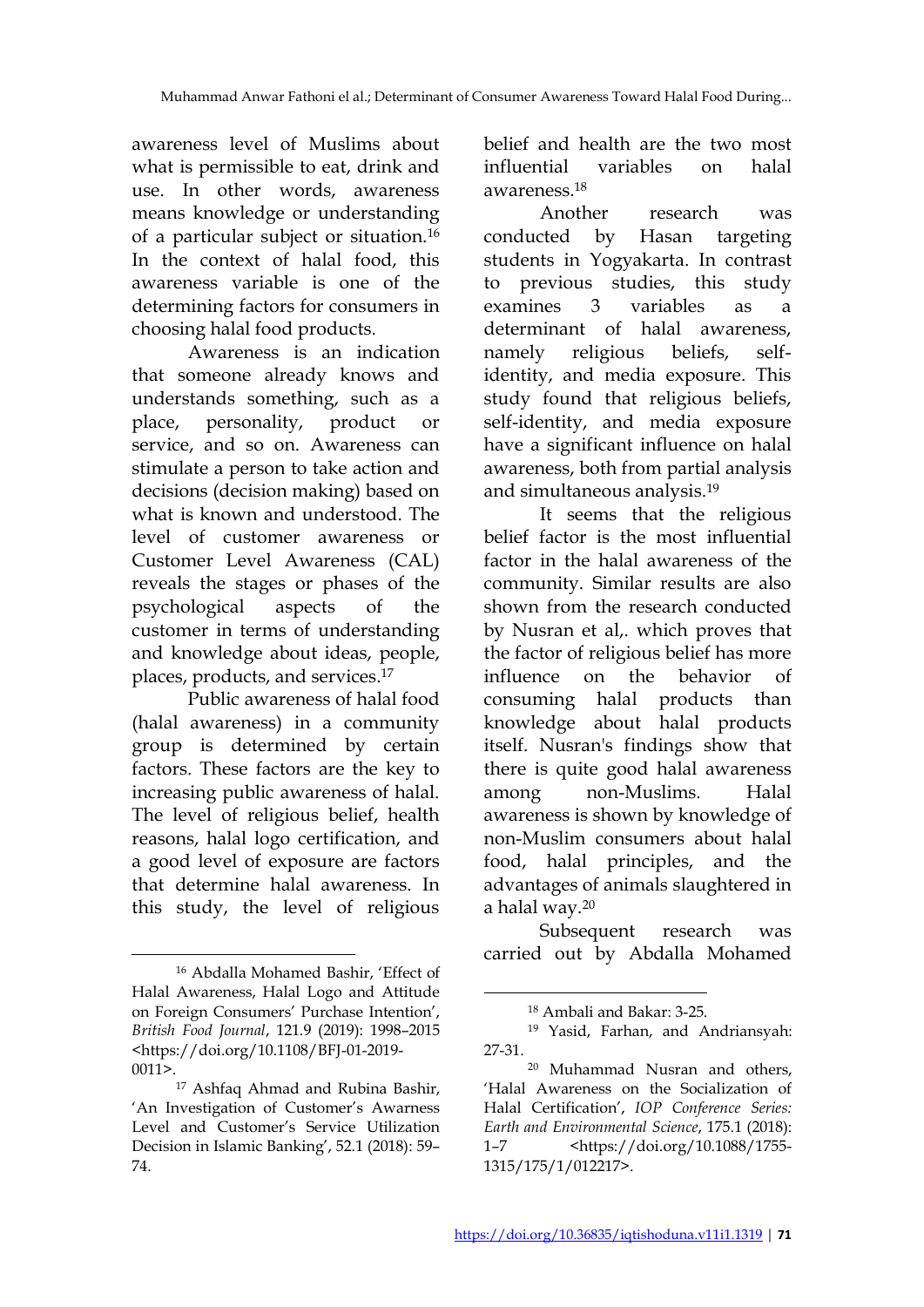Bashir in South Africa which explored the determinants of non-Muslim communities choosing halal food products. Their research found that health and hygiene are the main factors for non-Muslims to choose halal food products.<sup>21</sup>

While in Malaysia, research on halal awareness includes research on the relationship between halal awareness and the search for information on halal products in Muslim families. This research was conducted on 340 Muslim families in Bangi, Selangor. The output obtained from this study is that there is a significant correlation between the awareness factor and informationseeking behavior in Muslim families<sup>22</sup>

Halal awareness studies were also conducted on Generation Z in Kuala Lumpur, Malaysia by means of interviews. The main focus of this study is to measure Generation Z's halal awareness of the halal industry. The results obtained are quite surprising. Generation Z has less awareness of halal labels on food products and restaurants. The reason this can happen is the lifestyle of Generation Z. Generation Z has been widely exposed to technology and social media. This makes them look for popularity to show on social media by consuming trending things. Because of their lifestyle, Generation Z is not aware of the halalness of the products they consume.<sup>23</sup>

Other research shows that the level of awareness of Indonesian consumers towards halal products is very high, which is 94.91%. This research was conducted on respondents with an age range of 18 to 60 years.<sup>24</sup>

# **Religious Belief and Consumer Awareness**

Religion is considered not only related to spirituality but also beliefs, morals, and regulations related to human life, including the rules on how humans should carry out consumption activities. In consumption activities, Muslims believe that only halal and good food (*halal thayyiban*) can be consumed. On the other hand, forbidden foods are not allowed to be consumed. The belief in the command to consume halal food and the prohibition on consuming haram food are strong reasons for Muslims to carry out consumption activities.

Religious knowledge or belief is the best guide for determining food consumption because some religions impose dietary restrictions, for example, the prohibition of pork and meat that is not ritually slaughtered

 $\overline{a}$ <sup>21</sup> Bashir, 'Awareness of Purchasing Halal Food among Non-Muslim Consumers: An Explorative Study with Reference to Cape Town of South Africa': 1295–1311.

<sup>22</sup> Siti Zanariah Yusoff and Nor Azura Adzharuddin, 'Factor of Awareness in Searching and Sharing of Halal Food Product among Muslim Families in Malaysia', *SHS Web of Conferences*, 33 (2017): 1-7.

<sup>&</sup>lt;https://doi.org/10.1051/shsconf/2017330 0075>.

<sup>23</sup> Krishnan and others: 44-47.

<sup>24</sup> Kurniawati and Savitri, 'Awareness Level Analysis of Indonesian Consumers toward Halal Products': 522–546.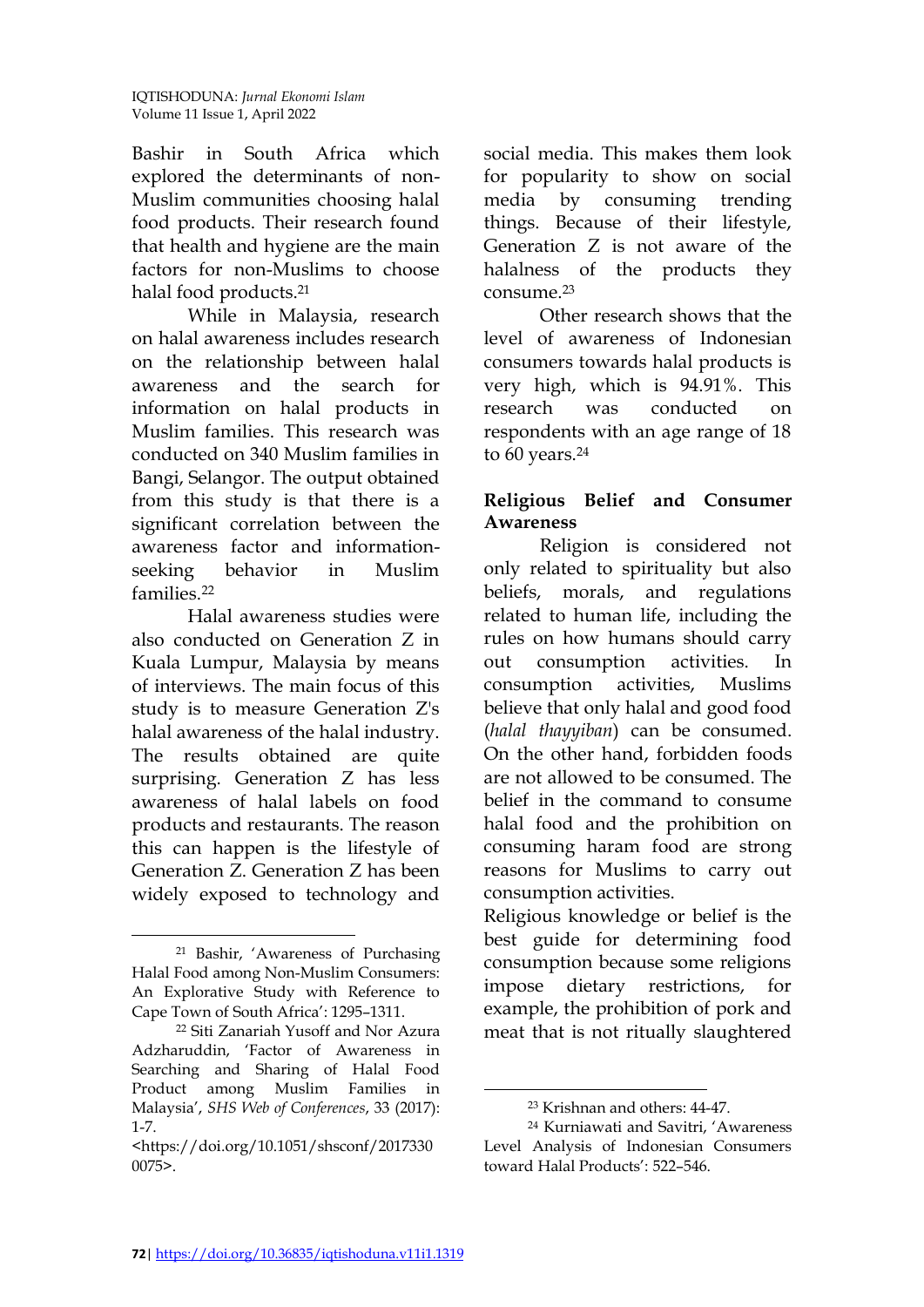in Judaism and Islam, and pork and beef in Hinduism and Buddhism.<sup>25</sup> Ambali & Bakar, Nusran et al., Yasid, et al., show that religious belief is considered to be a factor that can affect the level of consumer awareness of halal food.<sup>26</sup> Based on this, the hypotheses developed in this study are as follows:

*H1*: Religiosity has a significant influence on consumer awareness of halal food.

# **Self-Identity and consumer awareness**

Self-identity for a Muslim means he describes and positions himself according to Islamic rules. Identity as a Muslim is derived from several factors such as pressure to behave in a way that is acceptable to the Muslim community. Individuals in Muslim societies are limited by the rules that guide their lives in the community. Among these rules is an agreement on the basis of religious beliefs to consume halal food for the entire Muslim community. Thus consuming non-halal food is prohibited and can imply social sanctions that will make a person excluded from society. Such actions can also degrade relationships in family, relatives, and themes.<sup>27</sup>

 $\overline{a}$ 

Salman & Siddiqui, and Yasid, et al., found that self-identity is also a determining factor that can affect consumer awareness of halal products.<sup>28</sup> Thus, the research hypothesis is as follows:

*H2*: Self-identity has a significant influence on consumer awareness of halal food.

# **Media exposure and consumer awareness**

The media in this context plays a role in providing information to the public regarding halal food products. The forms of media can be various, including print media, online media, media, electronics to social media. Yasid, Farhan, and Ardiyansyah stated that information on halal food through the media can have a positive influence on consumer awareness of halal food.<sup>29</sup>

In Malaysia and other Muslim countries, the government can use the media to educate the public about halal food products. This media exposure aims to increase awareness of halal products through education and learning. There are various media through which the government can make people aware of halal in this era of modern technological advancement. People can be educated through daily newspapers, television, radio, internet, or other communication channels. This step can play an important role in providing

1

<sup>25</sup> Ambali and Bakar: 3-25.

<sup>26</sup> Ambali and Bakar: 3-25; Nusran and others: 1-7; Yasid, Fikri Farhan, and Yuli Andriansyah, 'Factors Affecting Muslim Students Awareness of Halal Products in Yogyakarta, Indonesia', *International Review of Management and Marketing*, 6.S4 (2016): 27– 31.

<sup>27</sup> Faryal Salman and Kamran Siddiqui, 'An Exploratory Study for Measuring Consumers Awareness and Perceptions towards Halal Food in

Pakistan', *Interdisciplinary Journal of Contemporary Research in Business*, 3.2 (2011), 639–651.

<sup>28</sup> Salman and Kamran Siddiqui: 639–651.

<sup>29</sup> Yasid, Fikri Farhan, and Yuli Andriansyah: 27–31.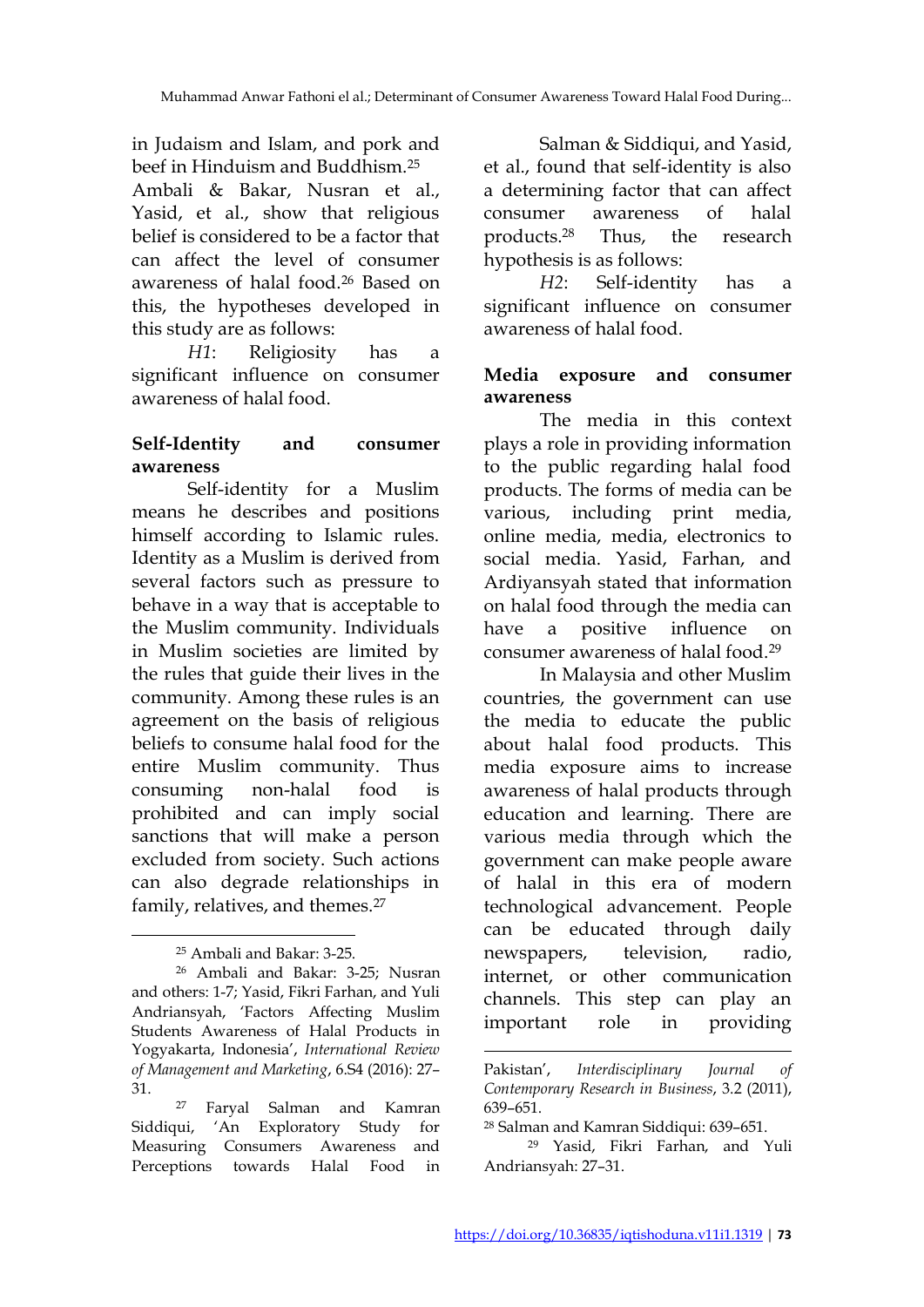information on halal warnings and exposures. Therefore, teaching exposure can serve as a source of awareness about halal related to what Muslims consume.<sup>30</sup>

Media exposure can affect the level of consumer awareness of halal products. To that end, the research hypothesis is as follows:

*H3*: Media exposure has a significant influence on consumer awareness of halal food.

# **Health Reasons and consumer awareness**

Halal food is not only defined as food that is allowed to be consumed religiously, but halal food also means healthy food. Health indicators in halal food are interpretations of *halalan thayyiba*. Several studies have found that health reasons are one of the determinants of consumer awareness of halal food. <sup>31</sup> To that end, the hypotheses developed in this study are:

*H4*: Health reasons have a significant influence on consumer awareness of halal food.

# **Hygiene Reason and consumer awareness**

Cleanliness is the most important thing in Islam. In fact, cleanliness ranks first in the study of

 $\overline{a}$ 

fiqh before the discussion of worship. Hygiene has been much emphasized in halal which covers various aspects, both the human body, clothing, equipment, and workplaces for processing or manufacturing food, beverages, and other products. The goal is to ensure that the produced food is safe, hygienic, and not harmful to human health.

In the context of halal, hygienic food, drink and products can be defined as free from najis or contamination and harmful germs. So, it clearly shows that halal is very particular in matters of food especially in the practice of keeping ourselves and the things around us clean to prevent disease. Therefore, a safe food, drink, or product is one that does not harm consumers, whether Muslim or non-Muslim. Ambali & Bakar and Bashir concluded that hygiene reasons could be a factor influencing consumer awareness of halal products.<sup>32</sup> Thus, the research hypothesis is as follows:

*H5*: The reason that cleanliness has a significant influence on consumer awareness of halal food

#### **METHODS**

l

The type of research used in this research is survey research, where this research will measure the level of consumer awareness, as well as explain what factors are the determinants. For this reason, the

<sup>30</sup> Ambali and Bakar: 3-25.

<sup>31</sup> Ambali and Bakar: 3-25; Bashir, 'Awareness of Purchasing Halal Food among Non-Muslim Consumers: An Explorative Study with Reference to Cape Town of South Africa': 1295–1311; Kurniawati and Savitri, 'Awareness Level Analysis of Indonesian Consumers toward Halal Products': 522–546.

<sup>32</sup> Ambali and Bakar: 3-25; Bashir, 'Effect of Halal Awareness, Halal Logo and Attitude on Foreign Consumers' Purchase Intention': 1998-2015.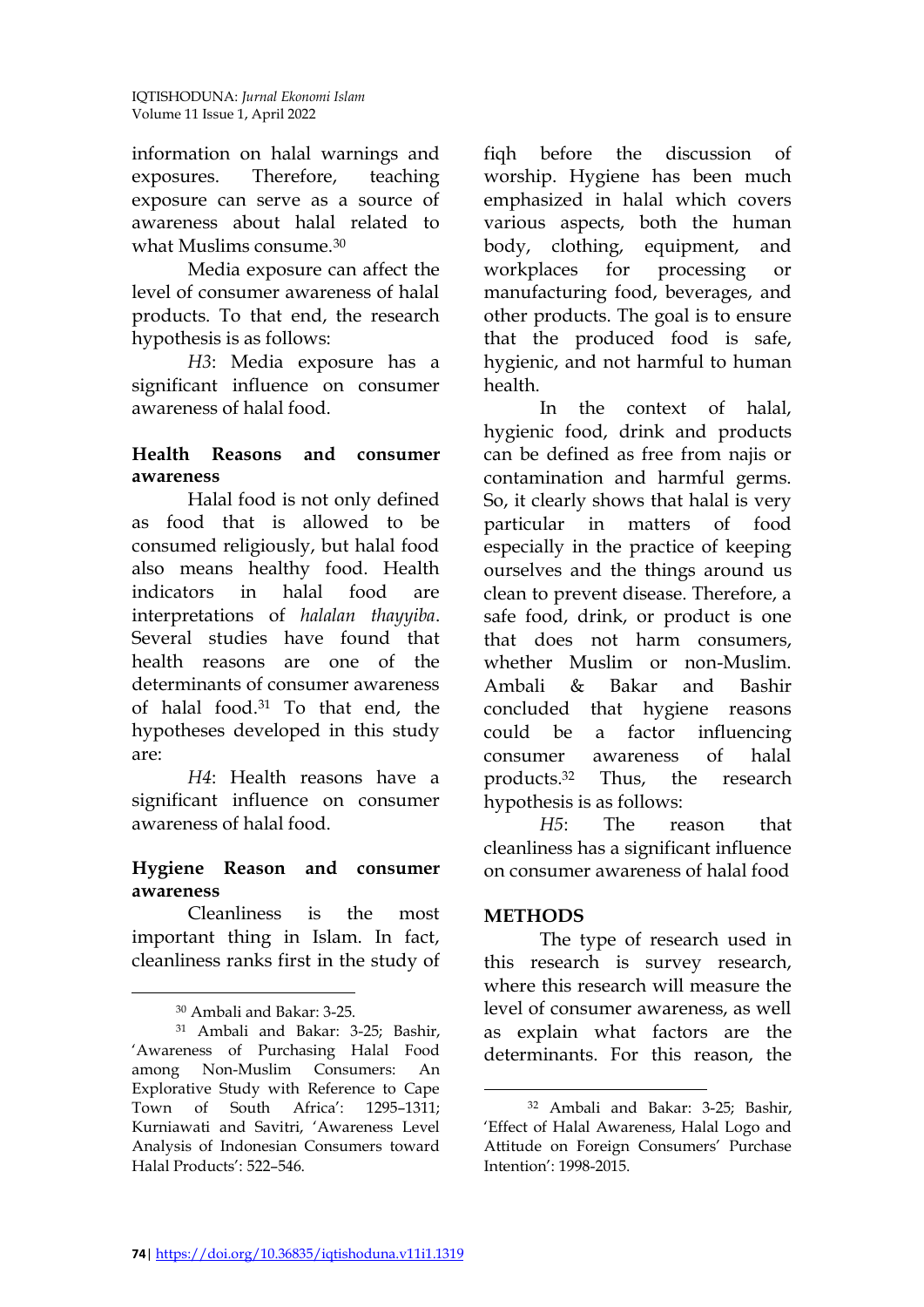approach that will be used in this study is a quantitative approach.<sup>33</sup>

The respondents of this study came from the areas of Jakarta, Bogor, Depok, Tangerang, and Bekasi (Jabodetabek). The reason for choosing this location is because Jakarta is the capital city of Indonesia and the areas of Bogor, Depok, Tangerang, and Bekasi are the buffer areas so that the Indonesian economy is centered on these areas. The data collection method used in this research is a survey using a questionnaire that has been developed from existing theories. This research questionnaire uses a Likert scale, with a score of 1 for the answer "strongly disagree" and 4 for the answer "strongly agree". The sample size used in this study was 385 Muslim consumers living in the Greater Jakarta area. Questionnaires were administered to respondents via a digital platform (Google Form).

The collected data were analyzed statistically through two stages. The first stage is a statistical descriptive analysis to measure the level of consumer awareness of halal food. The second stage is Structural Equation Modeling (SEM) analysis to explain the relationship between the variables being tested. This study will examine the relationship between two types of variables, namely exogenous variables and endogenous variables. The exogenous variables in this study are religious belief, self-identity, media exposure, health reasons, and

hygiene reasons. While the endogenous variable in this study is awareness of halal food (halal food awareness).

# **RESULT AND DISCUSSION**

# **Socio-Demographic Analysis of Respondents**

Table 1 below shows the demographic information of respondents regarding gender, age, education level, marital status, and occupation. The majority of respondents in this study were women (223, 58%) and (200.52%) respondents were single.

|         | Table 1: Respondent Demographics |
|---------|----------------------------------|
| Profile |                                  |

| Demographic Profile    | Number<br>of<br>$\frac{0}{0}$ |                |
|------------------------|-------------------------------|----------------|
|                        | Respondents                   |                |
| Gender                 |                               |                |
| Male                   | 161                           | 42             |
| female                 | 223                           | 58             |
| age                    |                               |                |
| < 18 years             | 6                             | $\overline{c}$ |
| $18 - 25$ years        | 160                           | 42             |
| $25 - 40$ years        | 140                           | 36             |
| $40 - 56$ years        | 58                            | 15             |
| > 58 years             | 21                            | 5              |
| <b>Education Level</b> |                               |                |
| Primary<br>to          | 64                            | 17             |
| Secondary              |                               |                |
| Associate's degree     | 22                            | 6              |
| Bachelor               | 202                           | 52             |
| Master                 | 89                            | 23             |
| Doctor                 | 8                             | $\overline{2}$ |
| Marital Status         |                               |                |
| Single                 | 200                           | 52             |
| Married                | 179                           | 46             |
| Window                 | 6                             | 6              |
| Occupation             |                               |                |
| Student                | 161                           | 42             |
| Self-Employed          | 26                            | 7              |
| Employed               | 59                            | 15             |
| civil servant          | 39                            | 10             |
| Teacher/Lecturer       | 89                            | 23             |
| Housewife              | 11                            | 3              |
| Notes: $n = 385$       |                               |                |

 $\overline{a}$ <sup>33</sup> J. W. Creswell, *Research Design: Qualitative, Quantitative and Mixed Methods Approaches*, 2014: 155-182.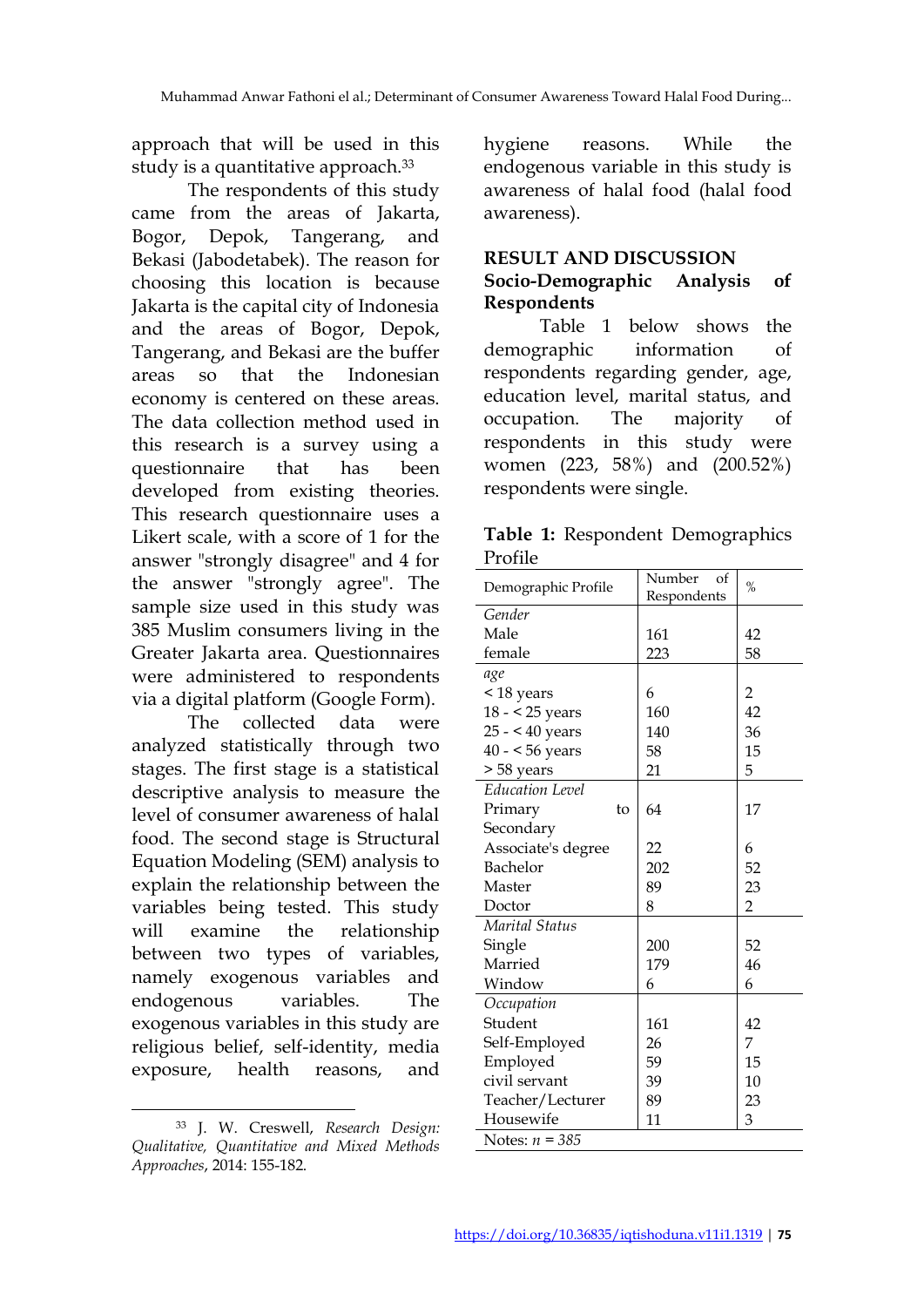The majority of respondents are also between the ages of 18 and 39 years (300, 78%) with the highest education levels being S1 (202, 52%) and Masters (89, 23%). The type of occupation of most respondents is students (161, 42%) followed by teachers/lecturers (89, 23%) private employees (59, 15%), and civil servants (39, 10%).

# **Measurement Model Analysis**

Analysis of the measurement model in this study was used to examine the relationship between each indicator and its latent variables. This test was conducted to determine the validity and reliability of the research questions posed to the respondents. The following table 2 shows the information factor *loading*, construct reliability, and *variance extracted*.

**Table 2:** Factor Loadings, construct reliability, variance extracted

| Construct   | Indicat<br><b>or</b> | Loading | <b>CR</b> | <b>VE</b> |
|-------------|----------------------|---------|-----------|-----------|
| Religiosity | X1                   | 0.59    | 0.81      | 0.64      |
|             | X <sub>2</sub>       | 0.61    |           |           |
|             | X3                   | 0.72    |           |           |
|             | X4                   | 0.64    |           |           |
|             | X <sub>5</sub>       | 0.73    |           |           |
|             | X6                   | 0.59    |           |           |
| Personal    | X7                   | 0.62    | 0.70      | 0.50      |
| identity    | X9                   | 0.68    |           |           |
|             | X10                  | 0.69    |           |           |
| Media       | X11                  | 0.86    | 0.85      | 0.79      |
| Exposure    | X12                  | 0.89    |           |           |
|             | X13                  | 0.69    |           |           |
| Health      | X17                  | 0.72    | 0.80      | 0.68      |
|             | X19                  | 0.79    |           |           |
|             | X20                  | 0.72    |           |           |
| Cleanliness | X21                  | 0.62    | 0.84      | 0.76      |
|             | X22                  | 0.73    |           |           |
|             | X23                  | 0.78    |           |           |
|             | X24                  | 0.78    |           |           |

|                                             | X25            | 0.77 |      |      |
|---------------------------------------------|----------------|------|------|------|
| Awareness                                   | Y1             | 0.77 | 0.86 | 0.78 |
|                                             | Y <sub>2</sub> | 0.79 |      |      |
|                                             | Y3             | 0.6  |      |      |
|                                             | Y <sub>4</sub> | 0.79 |      |      |
|                                             | Y <sub>5</sub> | 0.78 |      |      |
| Note: $CR = composite reliability$ ; $VE =$ |                |      |      |      |
| variance extracted                          |                |      |      |      |

Based on table 2, it can be seen that all indicators have met the validity criteria, namely the Loading Factor value >0.5.<sup>34</sup> From the results of the Measurement Model test, there are 4 (four) variables that have a Loading Factor value of <0.5, namely X8, X14, X15, X16, and X18. To that end, actions were taken to eliminate these four indicators. So it can be concluded that all indicators of both exogenous and endogenous variables are valid.





Meanwhile, the reliability test is carried out through two assessments, namely, construct reliability and variance extracted. Good construct reliability has a construct reliability (CR) value of 0.70 and a variance extracted (VE)

<sup>34</sup> Juliansyah Noor, *Analisis Data Penelitian Ekonomi Dan Manajemen*, 1st edn (Jakarta: Grasindo, 2014): 108-143.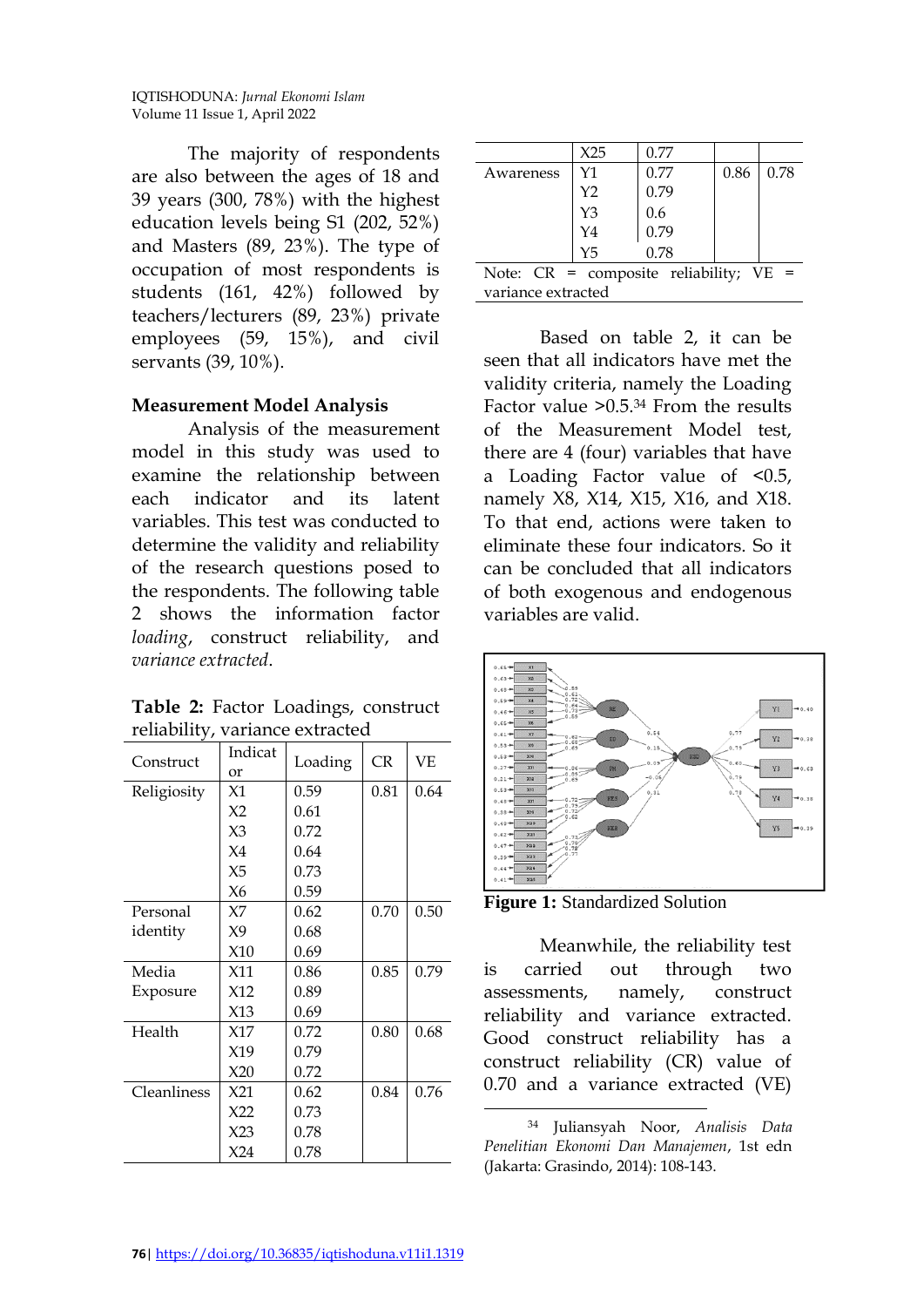value of 0.50.<sup>35</sup> Based on table 2 above, all constructs have met the minimum value requirements, so that all constructs are declared reliable.

# **Customer's Awareness Level (CAL) Analysis of Halal Food**

Customer Awareness Level (CAL) is the level of consumer awareness of a product/service that will influence them in making decisions to purchase products or use services. Awareness can be said to be the first stage of the process of adopting a new product or idea. Awareness is a state where consumers are aware of the existence of a product. Awareness of a product is interpreted only as limited to consumer awareness of the existence of a product, but information related to the product is still minimal.<sup>36</sup> Meanwhile, a person is said to have awareness of halal products if he has an interest, experience, good information about halal food, halal drinks, and other halal products.<sup>37</sup>

In this study, the authors will present findings of the level of consumer awareness of halal food. The rating Customer Awareness Level for this halal food uses the method of calculating the Respondent's Achievement Level

 $\overline{a}$ 

(TCR). The formula used to calculate TCR is as follows:<sup>38</sup>

$$
TCR = (Rs + n) \times 100
$$

| Information:         |                           |  |
|----------------------|---------------------------|--|
| <b>TCR</b>           | $=$ Respondent's Level of |  |
| Achievement          |                           |  |
| Rs                   | $=$ Average score of      |  |
| respondents' answers |                           |  |
| N                    | $=$ Answer score value    |  |

The rating scale used to interpret the results of the TCR value in the study is as follows:

Score  $0\%$  -  $20\%$  = Very Low Score  $21\% - 40\% = \text{Fairly Low}$ Score  $41\% - 60\% =$  Medium Score  $61\% - 80\% =$  High Enough Score 81% - 100%= Very High

The following are the results of data processing using TCR calculations:

|                | l în dichess of Fididi I ood                                                    |       |      |            |              |
|----------------|---------------------------------------------------------------------------------|-------|------|------------|--------------|
| N              | Questionnair                                                                    | Score | Mean | <b>TCR</b> | Categ        |
| $\mathbf O$    | e Statement                                                                     |       |      |            | ory          |
| 1              | I realize the<br>importance<br>of<br>consuming<br>halal food                    | 1418  | 3.67 | 99.3       | Very<br>high |
| $\overline{2}$ | I always care<br>about halal<br>issues/issue<br>S                               | 1337  | 3.47 | 93.6       | Very<br>high |
| 3              | I always take<br>action when<br>something is<br>wrong with<br>the food I<br>buy | 1267  | 3.27 | 88.7       | Very<br>high |

**Table 3:** TCR Calculation Results for Awareness of Halal Food

 $\overline{a}$ 

<sup>35</sup> Jr. Joseph F. Hair and others, *A Primer on Partial Least Squares Structural Equation Modeling (PLS-SEM)* (Thousand Oaks, CA: SAGE Publications, 2016): 12-38.

<sup>36</sup> Philip Kotler and Garry Armstrong, *Prinsip-Prinsip Pemasaran* (Jakarta: Erlangga, 2008): 156-193.

<sup>37</sup> Ambali and Bakar: 3-25.

<sup>38</sup> Riduwan, *Dasar-Dasar Statistika* (Bandung: Alfabeta, 2012): 32-60.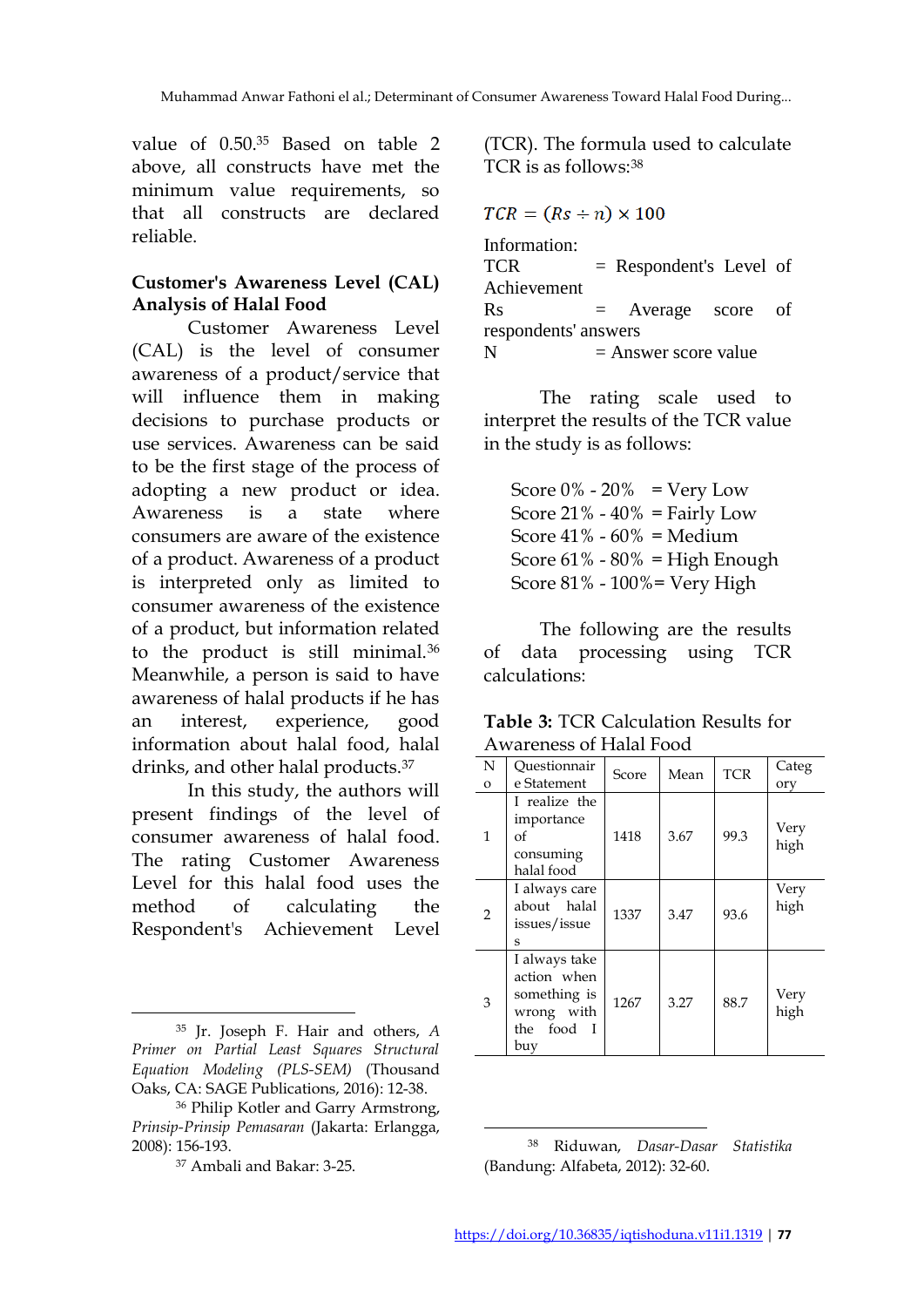IQTISHODUNA: *Jurnal Ekonomi Islam* Volume 11 Issue 1, April 2022

| $\overline{4}$ | When I want<br>to buy food<br>products,<br>what comes<br>to my mind<br>is halal food | 940        | 3.47 | 65.8  | High         |
|----------------|--------------------------------------------------------------------------------------|------------|------|-------|--------------|
| 5              | Halal food<br>has become<br>my lifestyle                                             | 986        | 3.58 | 69    | High         |
|                | <b>MEAN</b>                                                                          | 1189.<br>6 | 3.49 | 83.28 | Very<br>high |

Based on Table 3 above, it can be seen that the TCR score for the first question reached 99.3% or very high. This shows that the respondents in this study have a high awareness that the halal food consumed is very important for their lives. The high TCR score is motivated by the majority of the Indonesian population who are Muslim, in addition to the obligation for Muslims to consume food and drinks, plants, and animals that are lawful and good. 39

Furthermore, the TCR score for the second question is 93.6%, which means it is very high. This data also shows that the respondents in this study also have a concern for halal issues. Various phenomena and cases of food made from haram have been proven to have attracted a lot of attention from the Indonesian people to the point of making headlines in various mass media. Call it the issue of wild boar meatballs in Sukabumi in 2015,<sup>40</sup> the issue of Mice Meatballs

 $\overline{a}$ 

in Madiun in 2020<sup>41</sup> as well as the Borax Meatball case which is found almost every year in various regions in Indonesia. The public's attention to various non-halal food issues also strengthens the findings of this study.

Likewise, the TCR score for the third question reached 88.7%, or very high. Meanwhile, the TCR scores for the fourth and fifth questions reached 65.8% and 69% or high. The majority of respondents in this study stated that the halalness of the product was their consideration in choosing food. In addition, the majority of respondents have also made a halal lifestyle their lifestyle. Not only that, but the majority of respondents also stated that they would take action if they found things that were not in accordance with the concept of halal food. The existence of reports to the authorities regarding non-halal food issues that the authors have mentioned above is strong evidence that in addition to having awareness of halal food,

Based on table 2 above, where the average TCR value obtained is 83.28%, it can be concluded that the level of consumer awareness of halal food in this study is very high. This finding is in line with the results of Kurniawati and Savitri's research which states that Indonesian people have a high awareness of halal food.<sup>42</sup> Not only in Indonesia, a

<sup>39</sup> M. Ali, 'Konsep Makanan Halal Dalam Tinjauan Syariah Dan Tanggung Jawab Produk Atas Produsen Industri Halal', *AHKAM: Jurnal Ilmu Syariah*, 16.2 (2016): 291–306.

<sup>40</sup> DetikNews, 'Hati-Hati, Bakso Daging Celeng Beredar Luas Di Sukabumi', *Detiknews*, 2015.

<sup>41</sup> Abdul Rajab Umar, 'Rekaman CCTV Ungkap Fakta Baru Kasus Bakso Tikus Di Mamuju', *Liputan6.Com*, 2020.

<sup>42</sup> Kurniawati and Savitri, 'Awareness Level Analysis of Indonesian Consumers toward Halal Products': 522–546.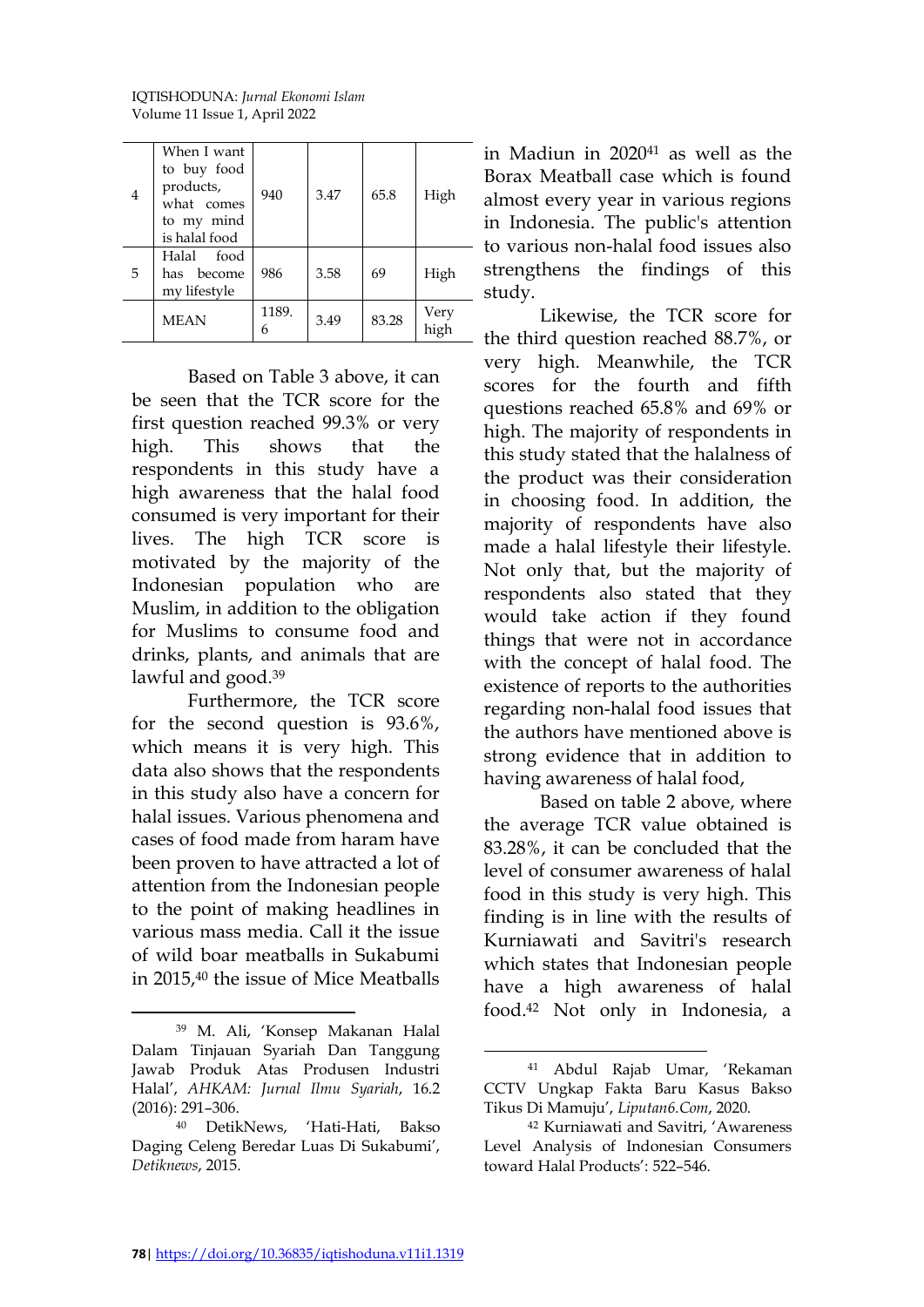country with a majority Muslim population like Malaysia,<sup>43</sup> and Pakistan<sup>44</sup> also shows a high level of public awareness of halal food.

# **Structural Model Analysis and Hypothesis Testing**

After testing the validity and reliability through the Measurement Model analysis above, the next researcher will present the results of the Structural Model analysis that tests the relationship between latent variables. In this study, there are 5 exogenous variables and 1 endogenous variable. The exogenous variables in this study were religiosity, self-identity, media exposure, health reasons, and hygiene reasons. Meanwhile, the endogenous variable in this study is awareness of halal food.

The first step before the researcher presents the results of the structural model data processing, the researcher will first present the results of the overall fittest of the model. The following are the results of the goodness of fit in this model:

| <b>Table 4:</b> The Goodness of Fit Index |       |             |           |  |  |
|-------------------------------------------|-------|-------------|-----------|--|--|
| GOFI                                      | Count | Value       | Conclusio |  |  |
|                                           | $V_0$ | $C$ tondord |           |  |  |

| \ 1\ <i>)</i> I ` I | Coun  | v alue   | CUIRTUOIU  |
|---------------------|-------|----------|------------|
|                     | Value | Standard | n          |
| <b>RMSEA</b>        | 0.08  | 0.069    | Good       |
|                     |       |          | (Good fit) |
| NFI                 | 0.90  | 0.95     | Good       |
|                     |       |          | (Good fit) |
| <b>NNFI</b>         | 0.90  | 0.97     | Good       |
|                     |       |          | (Good fit) |
| <b>CFI</b>          | 0.90  | 0.97     | Good       |
|                     |       |          | (Good fit) |
| IFI                 | 0.90  | 0.97     | Good       |
|                     |       |          |            |

<sup>43</sup> Ambali and Bakar: 3-25; Yusoff and Adzharuddin: 1-7.

 $\overline{a}$ 

|             |      |       | (Good fit) |
|-------------|------|-------|------------|
| <b>RFI</b>  | 0.90 | 0.95  | Good       |
|             |      |       | (Good fit) |
| Stands.     | 0.05 | 0.049 | Good       |
| RMR         |      |       | (Good fit) |
| GFI         | 0.90 | 0.87  | Not good   |
| <b>AGFI</b> | 0.90 | 0.83  | Not good   |

Based on table 4 above, it can be seen that 7 of the 9 goodness of fit aspects have met the model fit test criteria. Only 2 aspects get poor results. So, it can be concluded that the overall fit of the model is good.

Next, the researcher will present the results of the structural model test. This structural model test is also used to test the hypothesis. The following are the results of structural model data processing between latent variables in this study:





Based on Figure 2 above, it can be seen that there are 2 variables that have a T-Value value of less than 1.96.<sup>45</sup> For more details, the results of the structural model test can be seen in the following table:

<sup>44</sup> Salman and Kamran Siddiqui: 639– 651.

l <sup>45</sup> Juliansyah Noor, *Analisis Data Penelitian Ekonomi & Manajemen* (Jakarta: Gramedia, 2014): 108-143.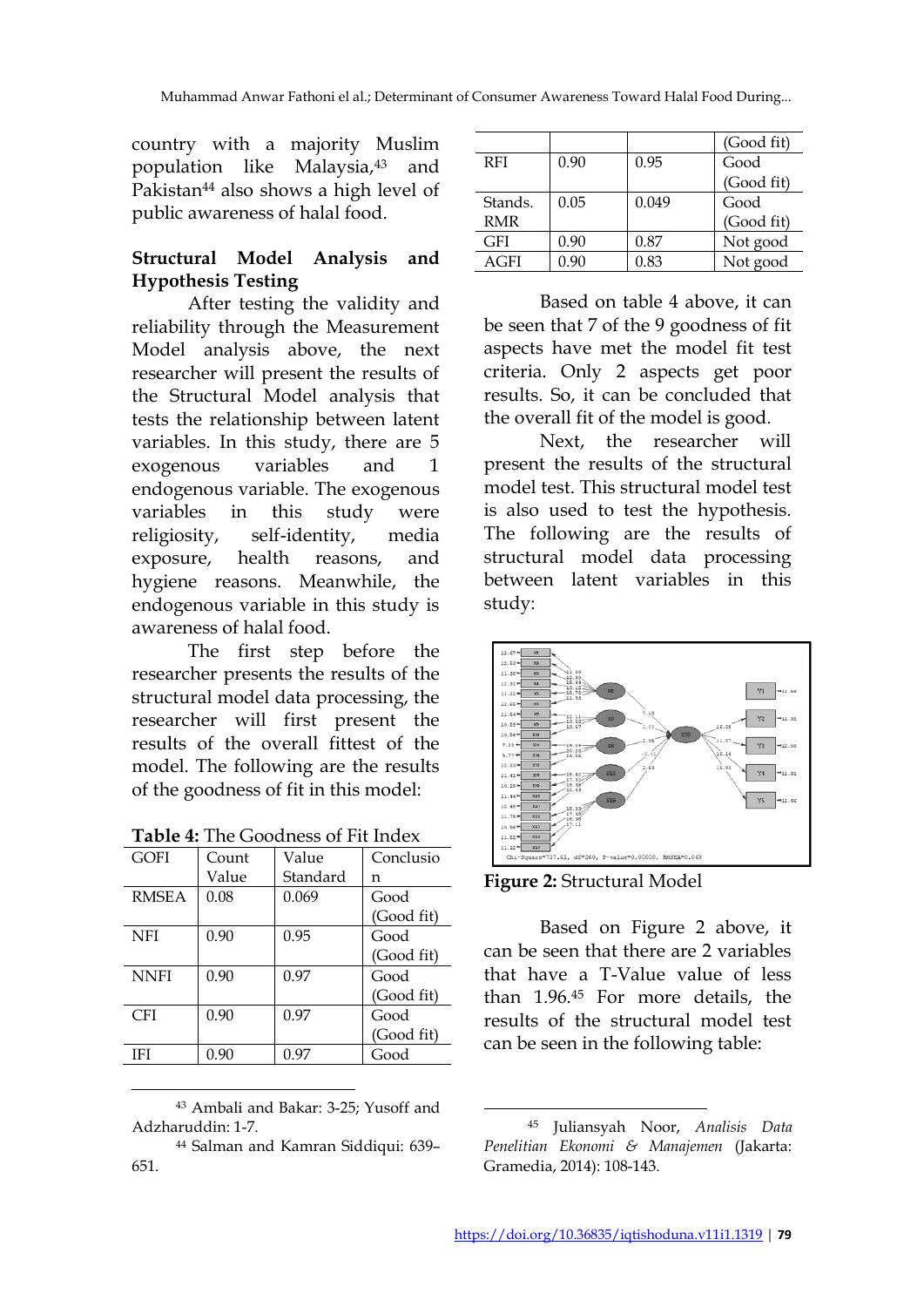|                              | www.com |         |             |  |  |
|------------------------------|---------|---------|-------------|--|--|
| Variable                     | Т-      | $T -$   | Conclusion  |  |  |
|                              | Table   | Value   |             |  |  |
| Religiosity<br>$\Rightarrow$ | 1.96    | 7.18    | Significant |  |  |
| Consciousness                |         |         |             |  |  |
| Self-identity                | 1.96    | 1.68    | <b>Not</b>  |  |  |
| $\Rightarrow$ Awareness      |         |         | significant |  |  |
| Media                        | 1.96    | 2.05    | Significant |  |  |
| =><br>exposure               |         |         |             |  |  |
| Awareness                    |         |         |             |  |  |
| Health reasons               | 1.96    | $-0.42$ | <b>Not</b>  |  |  |
| $\Rightarrow$ Awareness      |         |         | significant |  |  |
| for<br>Reason                | 1.96    | 2.63    | Significant |  |  |
| cleanliness<br>=>            |         |         |             |  |  |
| Awareness                    |         |         |             |  |  |

**Table 5:** Summary of Structural Model Test Results

Based on table 5 above, it can be seen that the latent variable of religiosity has a T-Value of 7.18. That is, the religiosity variable has a significant influence on consumer awareness of halal food. Thus, hypothesis H0a is not accepted and hypothesis H1a is accepted.

This finding is in line with several previous studies which also state that consumer awareness of halal products is determined by how high the level of religiosity is. 46 Religiosity or religious belief has proven to be a major factor influencing the level of awareness of Muslim consumers towards halal food.

The logical explanation of this finding is that Islamic teachings oblige Muslims to only consume halal food. Theologically, God's

command to only consuming halal food can be found in various verses of the Qur'an, such as al-Baqarah [2]: 168 and 172, Qs al-Nahl [16]: 412, al-Ma'idah [ 5]: 87 and 88, al-Anfâl [8]: 69, al-Nahl [16]: 114. In these verses, the word "halal" becomes the basis for the command to consume food and drink.<sup>47</sup> This religious doctrine certainly greatly affects Muslims in living their economic life, so producers should be well aware of the importance of maintaining the halal quality of their products/services if they make Muslim communities their target market.

In addition to religiosity, table 5 also shows that the media exposure variable also has a significant influence on consumer awareness of halal food with a T-Value of 2.05. Thus, hypothesis H0c is not accepted and H1c is accepted.

This finding also supports several previous studies which state that media exposure has a positive impact in increasing consumer awareness of halal products. The level of consumer awareness is also influenced by media exposure about halal products, both print media, electronic media, and social media. 48 Today we can also see how the phenomenon of the influencer

 $\overline{a}$ <sup>46</sup> Iftikhar Hussain and others, 'Integrating Factors Influencing Consumers' Halal Products Purchase: Application of Theory of Reasoned Action', *Journal of International Food and Agribusiness Marketing*, 28.1 (2016): 35–58 <https://doi.org/10.1080/08974438.2015.10 06973>.

l <sup>47</sup> Muchtar Ali, 'Konsep Makanan Halal Dalam Tinjauan Syariah Dan Tanggung Jawab Produk Atas Produsen Industri Halal', *AHKAM : Jurnal Ilmu Syariah*, 16.2 (2016): 291–306 <https://doi.org/10.15408/ajis.v16i2.4459>.

<sup>48</sup> Kurniawati and Savitri, 'Awareness Level Analysis of Indonesian Consumers toward Halal Products': 522–546; Yasid, Fikri Farhan, and Yuli Andriansyah: 27-31.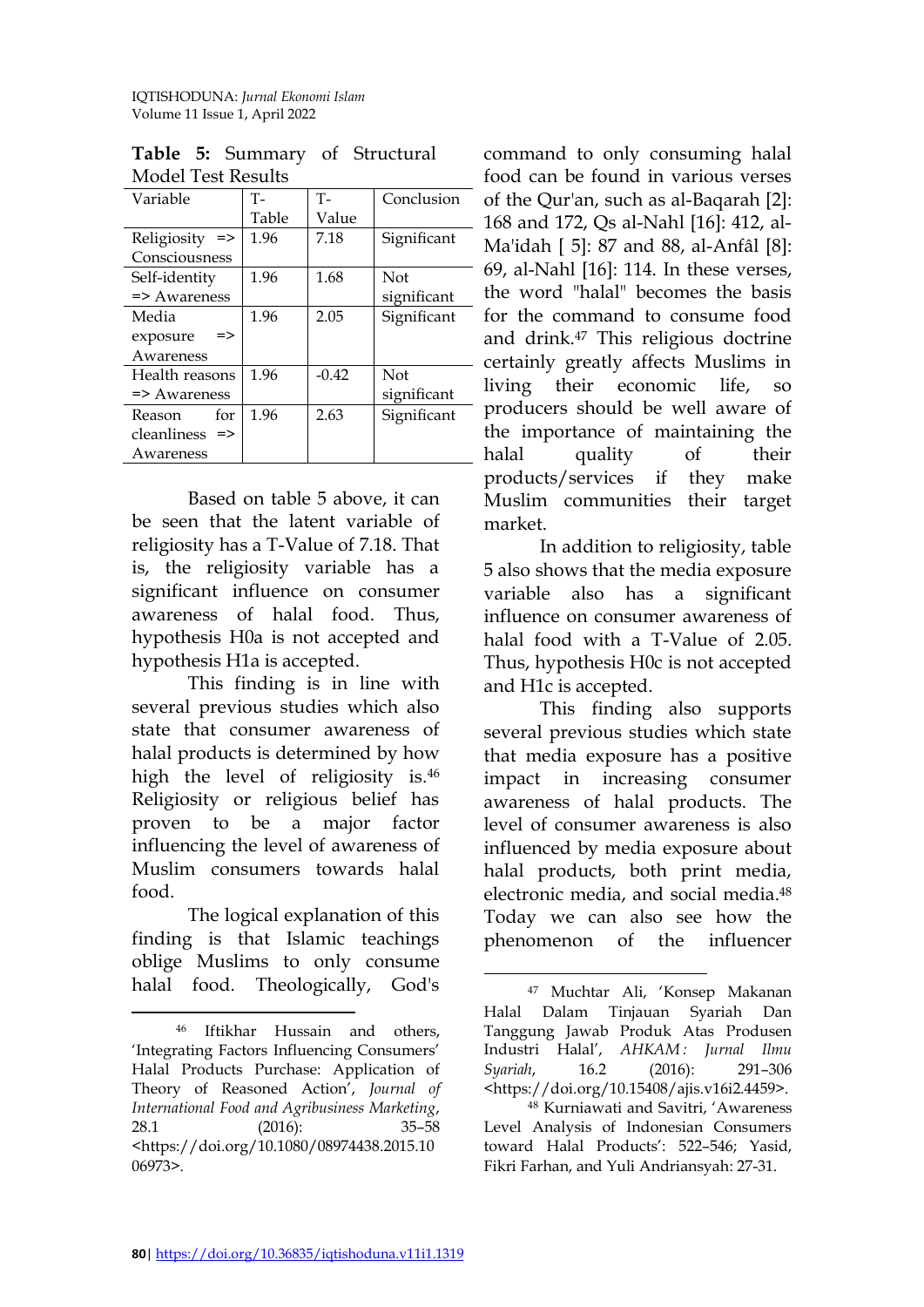community or public figure who uses the media to provide information or campaign for a halal lifestyle (halal lifestyle) is very likely to influence people's subconscious to follow it.

The next latent variable that has a T-Value value above 1.96 is the hygiene reason variable with a value of 2.63. That is, the latent variable for hygiene reasons has a significant influence on consumer awareness of halal food. Thus, hypothesis H0e is not accepted and hypothesis H1e is accepted.

This finding is in line with previous research which stated that the reason for cleanliness is a determining factor in consumer awareness of halal food. Halal food is considered a food that has been guaranteed cleanliness. Both Muslim and non-Muslim communities choose to consume halal food because halal food is considered as food that is more guaranteed in terms of cleanliness, safety, health, and quality.<sup>49</sup>

Based on table 5 also, there are 2 (two) variables that have a value below 1.96, namely the latent variable self-identity and the latent variable for health reasons with T-Value values of 1.68 and -0.42, respectively. This means that both the latent variable of self-identity and health reasons do not have a significant influence on consumer awareness of halal food. Thus, the hypothesis H0b and H0d are

 $\overline{a}$ 

accepted, while H1b and H1d are not accepted.

These findings refute the research of Yasid, Farhan, and Adriansyah which states that selfidentity has a significant influence on consumer awareness.<sup>50</sup> Selfidentity as a Muslim does not necessarily affect consumer awareness of halal food. This awareness arises because of the religious doctrinal factor that requires Muslims to consume halal food. This religious doctrine then affects the subconscious of Muslims to consume halal food. Because not a few claim to be Muslim but also disobey religious orders and prohibitions.

The findings of this study are also different from previous research<sup>51</sup> which state that health reasons can affect consumer awareness of halal food. The rationale is that not all halal food meets the criteria of thayyiban (good/nutritious). Religious doctrine in Islam not only commands Muslims to consume halal food but it must also be ensured that the food must also meet the thayyiban criteria, which is good for consumption from a health aspect.<sup>52</sup> Thus, it is very possible that there are

<sup>52</sup> Muchtar Ali: 291–306.

<sup>49</sup> Bashir, 'Awareness of Purchasing Halal Food among Non-Muslim Consumers: An Explorative Study with Reference to Cape Town of South Africa': 1295–1311.

l <sup>50</sup> Yasid, Fikri Farhan, and Yuli Andriansyah: 27-31.

<sup>51</sup> Ambali and Bakar: 3-25; Bashir, 'Awareness of Purchasing Halal Food among Non-Muslim Consumers: An Explorative Study with Reference to Cape Town of South Africa': 1295–1311; Kurniawati and Savitri, 'Awareness Level Analysis of Indonesian Consumers toward Halal Products': 522–546.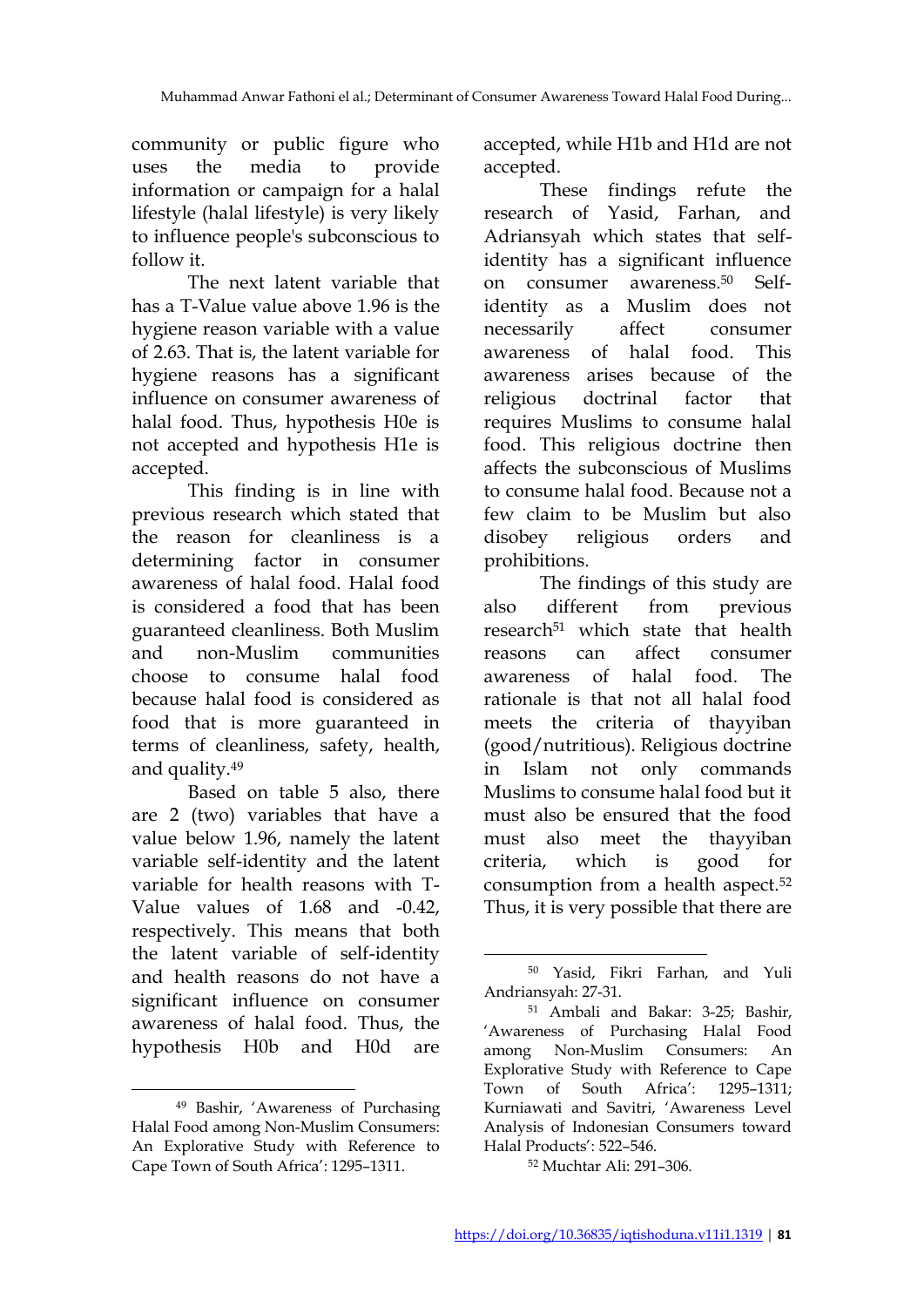cases of halal food but do not meet the thayyiban criteria, such as foods that contain high levels of sugar, which are certainly not good for people with diabetes. Likewise, not all thayyiban foods are halal, such as foods that meet daily nutritional needs but are obtained by vanity (stealing), or animal meat that is slaughtered not in accordance with Islamic Sharia rules.

# **CONCLUSION**

Based on the findings in this study, it can be concluded that the Indonesian people have a very high Consumer Awareness Level (CAL) of halal food. This high level of consumer awareness is supported by the fact that Indonesia is a country with the largest Muslim population in the world. There are 3 factors that determine consumer awareness of halal food, namely the latent variable of religiosity, media exposure, and reasons for cleanliness. Meanwhile, 2 other latent variables, namely selfidentity and health reasons, did not have a significant effect on consumer awareness of halal food.

The implication of this study for policymakers is that there is a need for synergy between institutions such as the Halal Product Assurance Agency (Badan Penyelenggara Jaminan Produk Halal/BPJPH) and educational institutions in Indonesia to provide education to business and industry players on the importance of producing halal-certified food, given the high awareness of Indonesian consumers. to halal food. Policymakers can also campaign for a halal lifestyle through their media exposure so that the values and norms of Muslim consumers who only consume halal food can be internalized in the products sold by business and industry players.

In addition, education on the marketing of halal products through technology and information also needs to be provided, especially for MSMEs. Utilization of this technology and information development absolutely must be mastered by business actors and industry in order to be able to market their halal food products globally. By doing so, it is hoped that Indonesia can become the country with the largest halal food production in the world in the next few years.

# **REFERENCES**

- Adiwijaya, Saputra, and Pipit A.Ningrum, 'Bergesernya Pola Konsumsi Masyarakat Sebagai Dampak Dari Mewabahnya Virus Corona', *Jurnal Sosiologi*, 3.2 (2020), 46–54
- Ahmad, Ashfaq, and Rubina Bashir, 'An Investigation of Customer's Awarness Level and Customer's Service Utilization Decision in Islamic Banking', 52.1 (2018), 59–74

Ali, M., 'Konsep Makanan Halal Dalam Tinjauan Syariah Dan Tanggung Jawab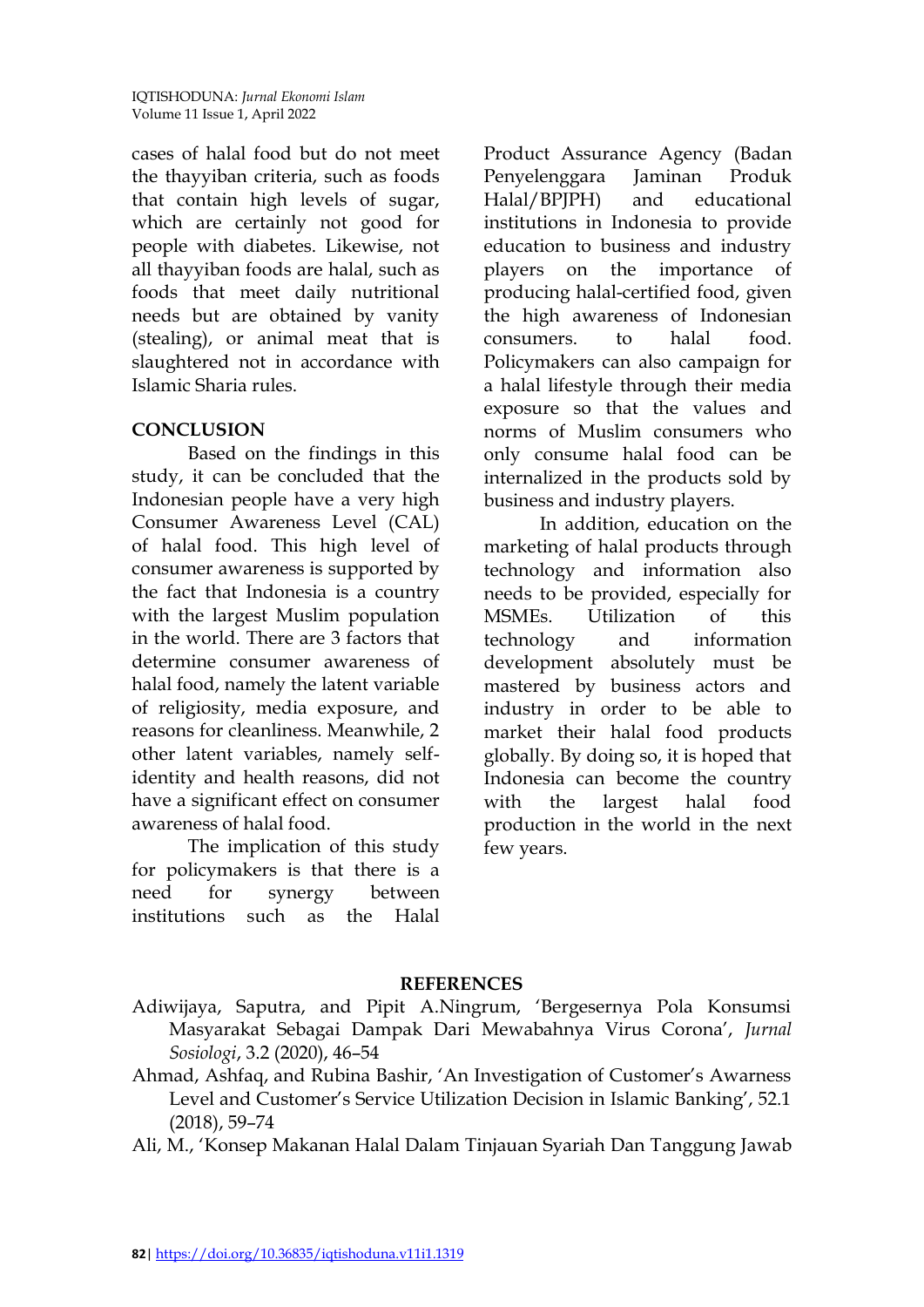Muhammad Anwar Fathoni el al.; Determinant of Consumer Awareness Toward Halal Food During...

Produk Atas Produsen Industri Halal', *AHKAM: Jurnal Ilmu Syariah*, 16.2 (2016), 291–306

- Ali, Muchtar, 'Konsep Makanan Halal Dalam Tinjauan Syariah Dan Tanggung Jawab Produk Atas Produsen Industri Halal', *AHKAM : Jurnal Ilmu Syariah*, 16.2 (2016), 291–306 <https://doi.org/10.15408/ajis.v16i2.4459>
- Ambali, Abdul Raufu, and Ahmad Naqiyuddin Bakar, 'People's Awareness on Halal Foods and Products: Potential Issues for Policy-Makers', *Procedia - Social and Behavioral Sciences*, 121.2014 (2014), 3–25 <https://doi.org/10.1016/j.sbspro.2014.01.1104>
- Bashir, Abdalla Mohamed, 'Awareness of Purchasing Halal Food among Non-Muslim Consumers: An Explorative Study with Reference to Cape Town of South Africa', *Journal of Islamic Marketing*, 11.6 (2019), 1295–1311 <https://doi.org/10.1108/JIMA-04-2018-0077>
- ———, 'Effect of Halal Awareness, Halal Logo and Attitude on Foreign Consumers' Purchase Intention', *British Food Journal*, 121.9 (2019), 1998– 2015 <https://doi.org/10.1108/BFJ-01-2019-0011>
- Covid-19, Satgas, 'Peta Sebaran Covid-19', *Https://Covid-19.Go.Id*, 2021 <https://Covid-19.go.id/peta-sebaran-Covid-19>
- Creswell, J. W., *Research Design: Qualitative, Quantitative and Mixed Methods Approaches*, 2014
- Depkop, 'Data UMKM', *Http://Www.Depkop.Go.Id/Data-Umkm*, 2018
- DetikNews, 'Hati-Hati, Bakso Daging Celeng Beredar Luas Di Sukabumi', *Detiknews*, 2015
- Hussain, Iftikhar, Saleem Ur Rahman, Arshad Zaheer, and Salman Saleem, 'Integrating Factors Influencing Consumers' Halal Products Purchase: Application of Theory of Reasoned Action', *Journal of International Food and Agribusiness Marketing*, 28.1 (2016), 35–58 <https://doi.org/10.1080/08974438.2015.1006973>
- Joseph F. Hair, Jr., G. Tomas M. Hult, Christian Ringle, and Marko Sarstedt, *A Primer on Partial Least Squares Structural Equation Modeling (PLS-SEM)* (Thousand Oaks, CA: SAGE Publications, 2016)
- Juliansyah Noor, *Analisis Data Penelitian Ekonomi Dan Manajemen*, 1st edn (Jakarta: Grasindo, 2014)
- Kotler, Philip, and Garry Armstrong, *Prinsip-Prinsip Pemasaran* (Jakarta: Erlangga, 2008)
- Krishnan, Selvarajah, Che Musa Che Omar, Irsyad Zahran, Nazreen Syazwan, and Sharifah Alyaa, 'The Awareness of Gen Z's toward Halal Food Industry', *Management*, 7.1 (2017), 44–47 <https://doi.org/10.5923/j.mm.20170701.06>
- Kurniawati, Dwi Agustina, and Hana Savitri, 'Awareness Level Analysis of Indonesian Consumers toward Halal Products', *Journal of Islamic Marketing*, 11.2 (2019), 522–46 <https://doi.org/10.1108/JIMA-10-2017-0104>
- ———, 'Awareness Level Analysis of Indonesian Consumers toward Halal Products', *Journal of Islamic Marketing*, 11.2 (2019), 522–46 <https://doi.org/10.1108/JIMA-10-2017-0104>